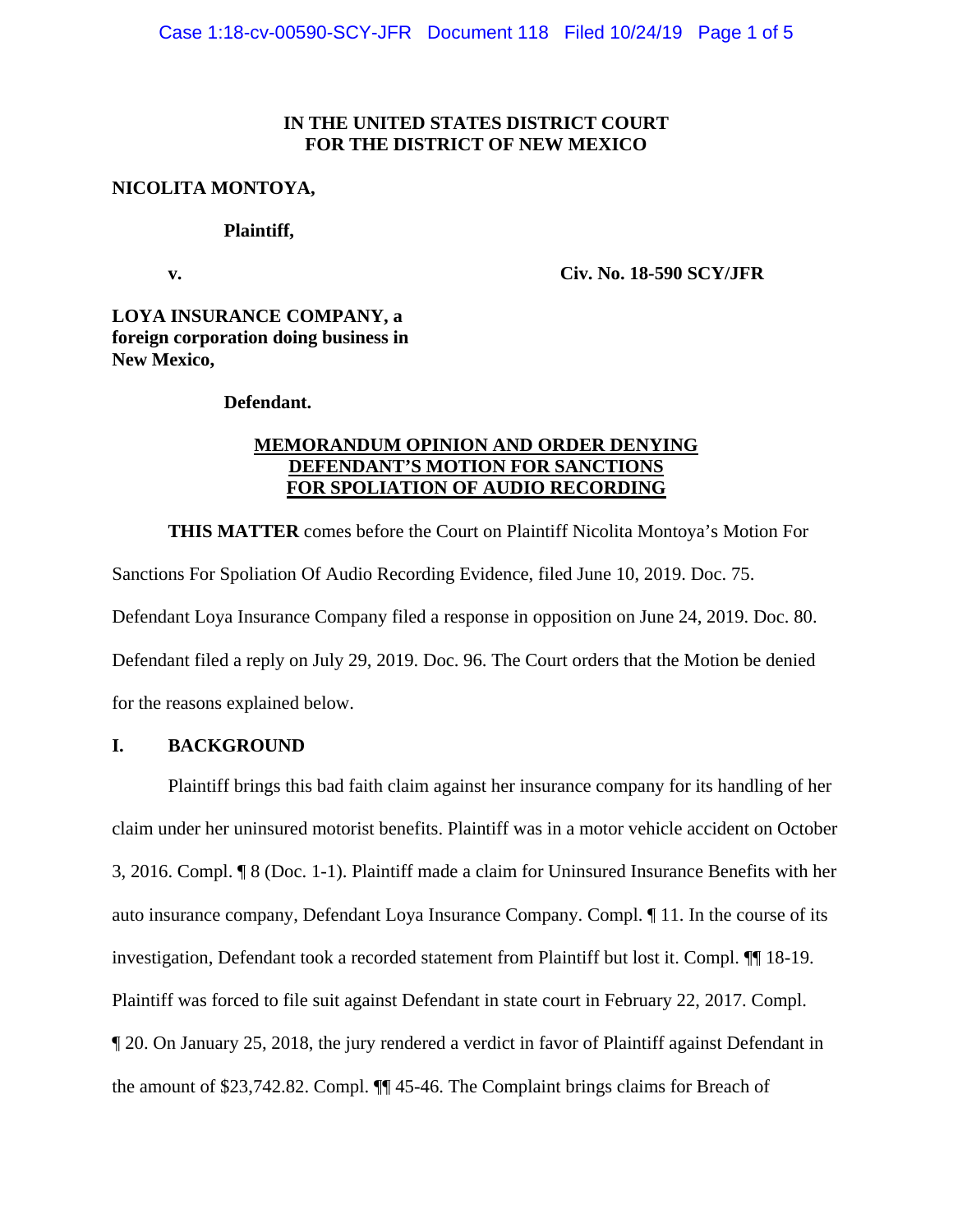#### Case 1:18-cv-00590-SCY-JFR Document 118 Filed 10/24/19 Page 2 of 5

Contract, Insurance Bad Faith, Unfair Insurance Claim Practices, and Unfair Trade Practices. Doc. 1-1 at 5-9.

The present motion seeks a finding of liability against Defendant as a sanction for its failure to preserve the recorded statement Defendant took from Plaintiff during its investigation of her claim. Doc. 75 at 1. Pursuant to 28 U.S.C. § 636(c), the parties consented to the undersigned to conduct any or all proceedings and to enter an order of judgment. Docs. 11, 13  $\&$ 15.

#### **II. STANDARD OF REVIEW**

"District courts have 'substantial weaponry' in their arsenal to shape the appropriate relief for a party's spoliation of evidence." *Helget v. City of Hays, Kan.*, 844 F.3d 1216, 1225-26 (10th Cir. 2017). Such rulings are reviewed for abuse of discretion. *Id.* at 1225. "Among the options, a court may strike witnesses, issue an adverse inference, exclude evidence, or, in extreme circumstances, dismiss a party's claims." *Id.* at 1226 (citations omitted). "The 2015 revisions to Federal Rule of Civil Procedure 37(e) provide courts further guidance on issuing sanctions for destroying or failing to preserve electronically stored information (ESI)." *Id.* at 1226 n.7. "The Rule instructs courts to 'order measures no greater than necessary to cure the prejudice.'" *Id.* (quoting Fed. R. Civ. P. 37(e)(1)). "But where a party acts with the intent to deprive another from using the ESI in litigation, a court may 'presume that the lost information is unfavorable to the party,' issue an adverse-inference instruction, or 'dismiss the action or enter a default judgment.'" *Id.* (quoting Fed. R. Civ. P. 37(e)(2)(A)-(C)).

"Spoliation sanctions are proper when (1) a party has a duty to preserve evidence because it knew, or should have known, that litigation was imminent, and (2) the adverse party was prejudiced by the destruction of the evidence." *Turner v. Pub. Serv. Co. of Colo.*, 563 F.3d 1136, 1149 (10th Cir. 2009). "But if the aggrieved party seeks an adverse inference to remedy the

2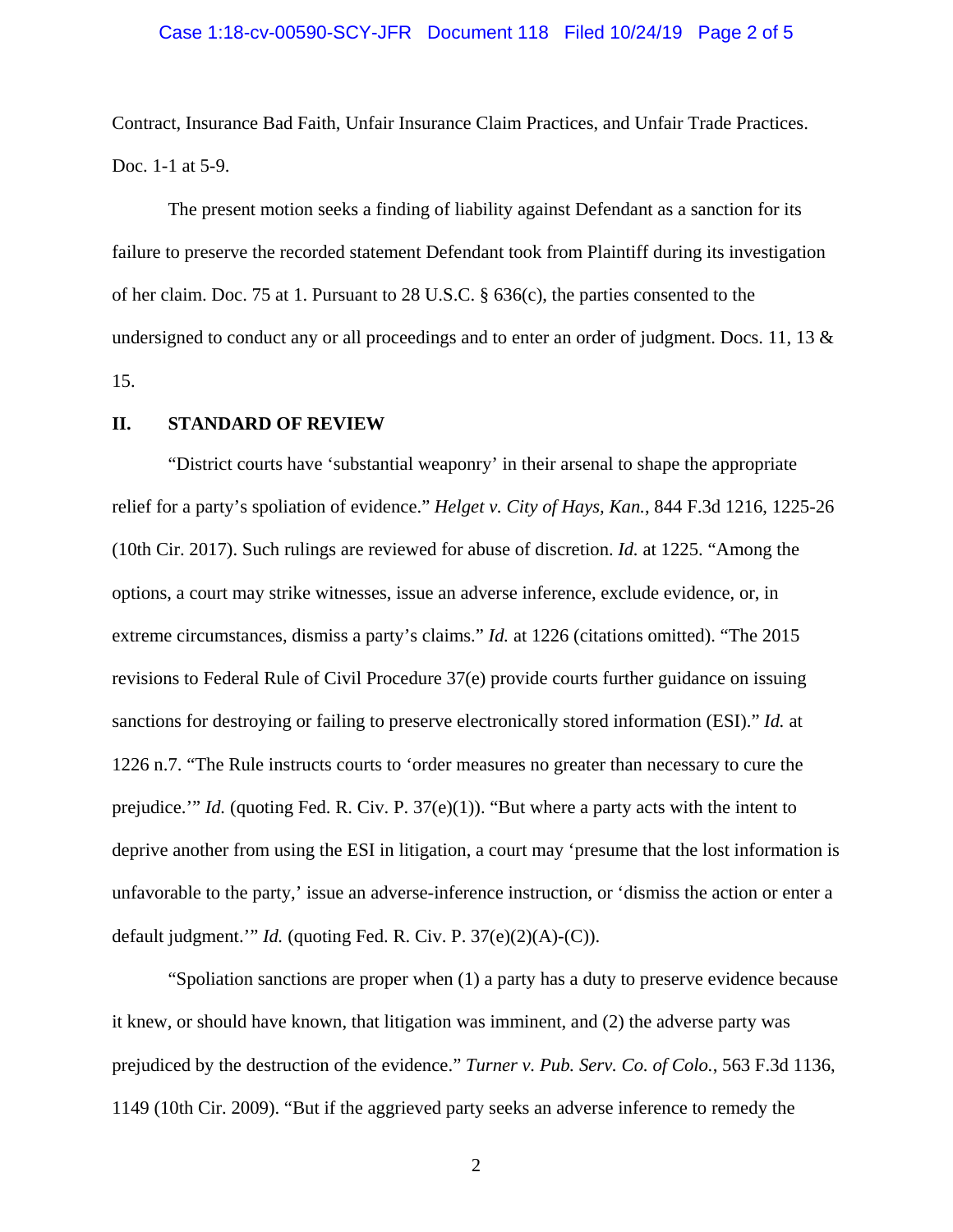#### Case 1:18-cv-00590-SCY-JFR Document 118 Filed 10/24/19 Page 3 of 5

spoliation, it must also prove bad faith." *Id.* "Mere negligence in losing or destroying records is not enough because it does not support an inference of consciousness of a weak case." *Id.* (internal quotation marks omitted). "Without a showing of bad faith, a district court may only impose lesser sanctions." *Id.* Dismissal with prejudice is an extreme sanction, appropriate only in cases involving "willfulness, bad faith, or some fault" on the part of the party to be sanctioned. *The Procter & Gamble Co. v. Haugen*, 427 F.3d 727, 738 (10th Cir. 2005) (internal quotation marks and alterations omitted). "Because dismissal with prejudice defeats altogether a litigant's right of access to the courts, it should be used as a weapon of last, rather than first, resort." *Id.* (internal quotation marks omitted).

#### **III. DISCUSSION**

Plaintiff's motion asks for a finding of liability against Defendant and a jury trial limited to Plaintiff's damages. Doc. 75 at 8. In other words, Plaintiff asks for the most severe of sanctions, a default judgment. Because Plaintiff has not demonstrated any prejudice for the loss of the recording, Plaintiff's motion is denied. The Court does not consider whether lesser sanctions would be appropriate because Plaintiff does not request any.

The recorded statement in question is a recording of a telephone call wherein Plaintiff gave a statement to a Loya claims adjustor, Marivel Boneo, regarding the car accident. Ms. Boneo preserved the notes she took contemporaneously to the telephone call, and also testified about the notes and the telephone conversation in her deposition. Doc. 75-1 at 3 & 6. Plaintiff argues that she has suffered prejudice because in that deposition Ms. Boneo gave more information about the telephone conversation than was contained in her notes. Doc. 75 at 5; Doc. 96 at 2-3. The Court agrees that the loss of the recording caused Plaintiff some prejudice, as it prevented her from obtaining a full transcript of the conversation rather the parts that Ms. Boneo chose to record in her notes. This prejudice, however, is minimal.

3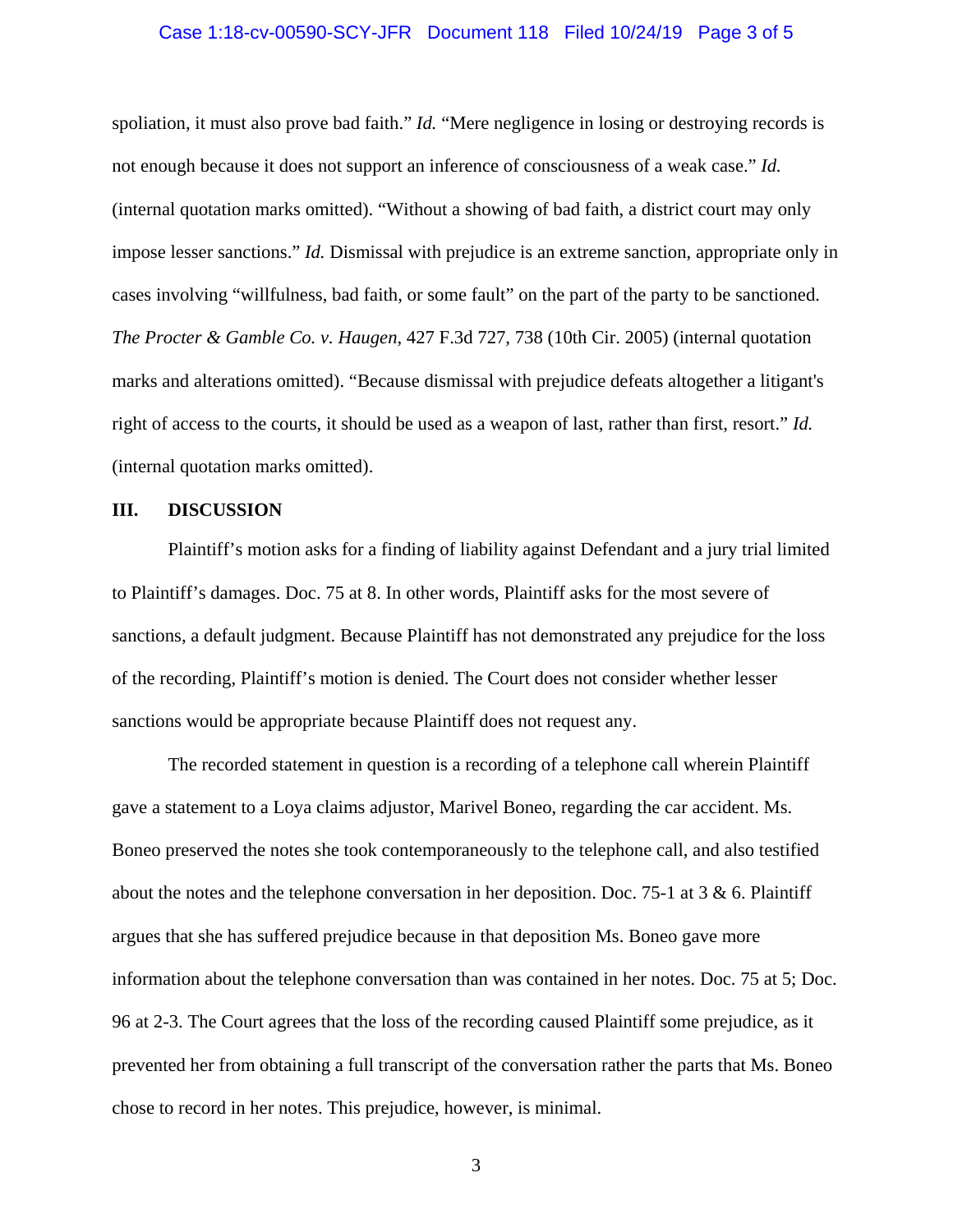#### Case 1:18-cv-00590-SCY-JFR Document 118 Filed 10/24/19 Page 4 of 5

First, Plaintiff herself was part of the conversation. Thus, the loss of the recording did not deny her access to the conversation. Plaintiff therefore retains the ability to testify about conversation despite the loss of the recording.

Second, Plaintiff was able to depose the adjustor and thereby obtain the adjuster's testimony about the conversation. Because Plaintiff has independent personal knowledge of this conversation that she was part of and because Plaintiff obtained the adjuster's notes and testimony about the conversation, Plaintiff has the means to adequately prepare for trial. *See Turner v. Pub. Serv. Co. of Colo.*, 563 F.3d 1136, 1150 (10th Cir. 2009) (no prejudice results from loss of information where the adverse party "had access to a significant amount of evidence regarding" the same subject); *McCauley v. Bd. of Comm'rs for Bernalillo Cnty.*, 603 F. App'x 730, 736 (10th Cir. 2015) (no prejudice where the missing recordings "were not [plaintiff's] only source of information about" the subject).

Third, and most importantly, there is no dispute over the relevant contents of the telephone conversation. Plaintiff testified in her deposition that she agreed with the substance of Ms. Boneo's testimony regarding the contents of Plaintiff's statement. Doc. 80-1 at 3. Both Ms. Boneo and Plaintiff testified that Plaintiff said she was at the Smith's gas station on Coors and Central. Doc. 80-1 at 3; Doc. 75-1 at 3. She pulled out of that gas station intending to make a left-hand turn to head east on Central. Doc. 80-1 at 3; Doc. 75-1 at 3. She looked but did not see any traffic coming. Doc. 80-1 at 3; Doc. 75-1 at 3. She was struck on the right front fender of her vehicle by another vehicle that she did not see. Doc. 80-1 at 3; Doc. 75-1 at 3. She didn't know what happened or where the other vehicle came from. Doc. 80-1 at 3; Doc. 75-1 at 3. Plaintiff then testified that "those are all of the facts and information that [she] provided to Ms. Boneo

4